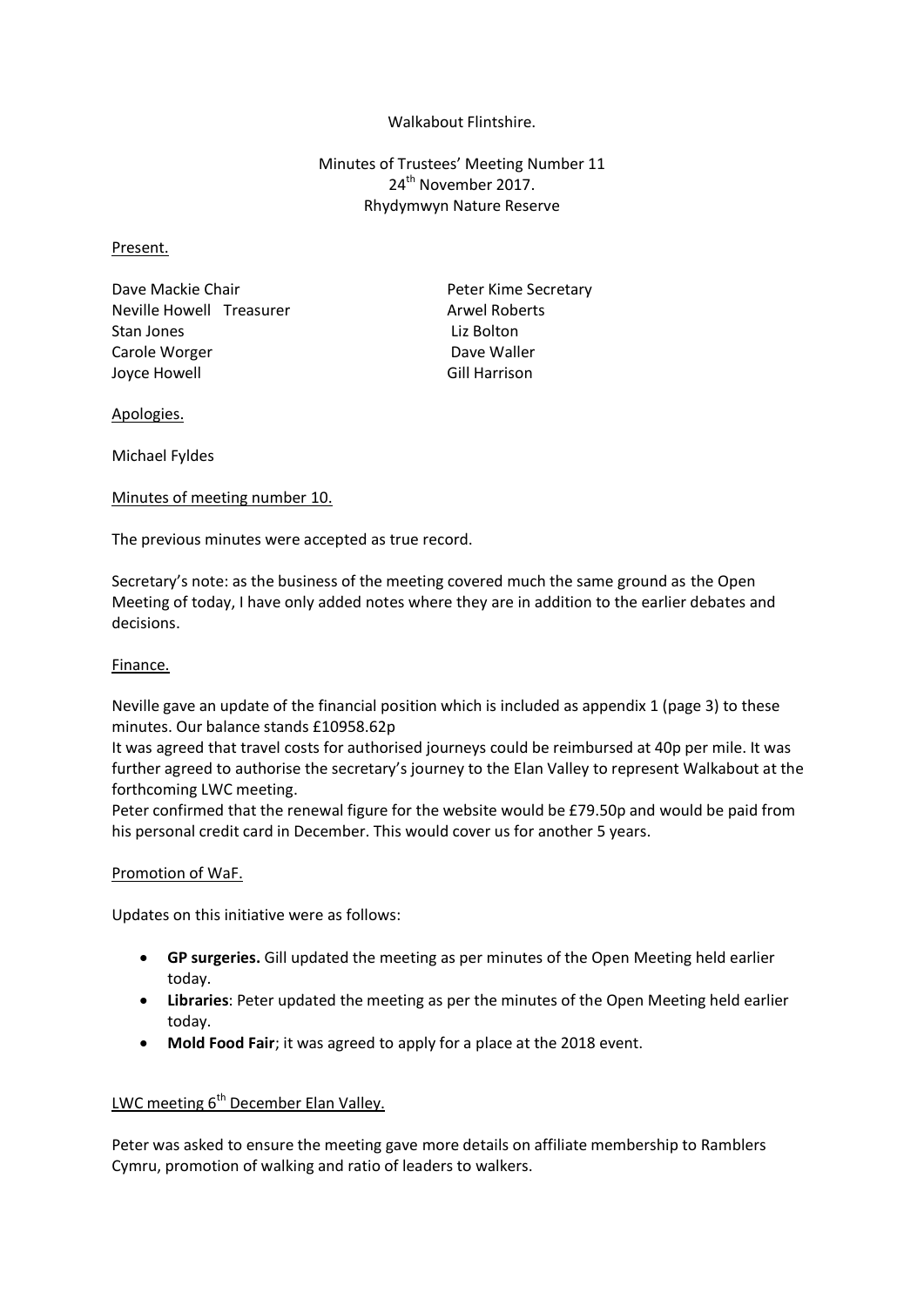# Annual Return to Charities Commission (CC).

Peter had been through the new reporting format and confirmed that (as a CIO) we did need to complete a report. He said that the report would be relatively easy to complete as it used dropdown menus to supply information. He confirmed the income and expenditure with the Treasurer and would use these figures for the return. He would copy the completed report to all Trustees.

# AOB.

Neville raised the topic of guidelines for walk leaders. Although we had a rule for walkers with dogs, we had no such guidance on risk assessment, briefing or who to allow on a walk. Neville was asked to draw up some draft rule. Peter would also send him the job description for leaders which he needed for the DEWIS website.

Dave Waller advised that he was organising a social event for the Buckley group (not Flintshire Explorers). This was to be held on 22<sup>nd</sup> June 2018. He confirmed that he did not need funding by WaF for this.

Gill reported that she had been to a meeting at FLVC to hear about a "Local Giving" initiative which aims to help raise funds for local groups. As there is an annual fee of £96 and they take a percentage of funds raised, it was agreed not to pursue this idea.

# **Next Trustees meeting.**

**The next meeting would take place after our next open meeting of the 19th February 2018.**

**Appendix 1: follows on page 3.**